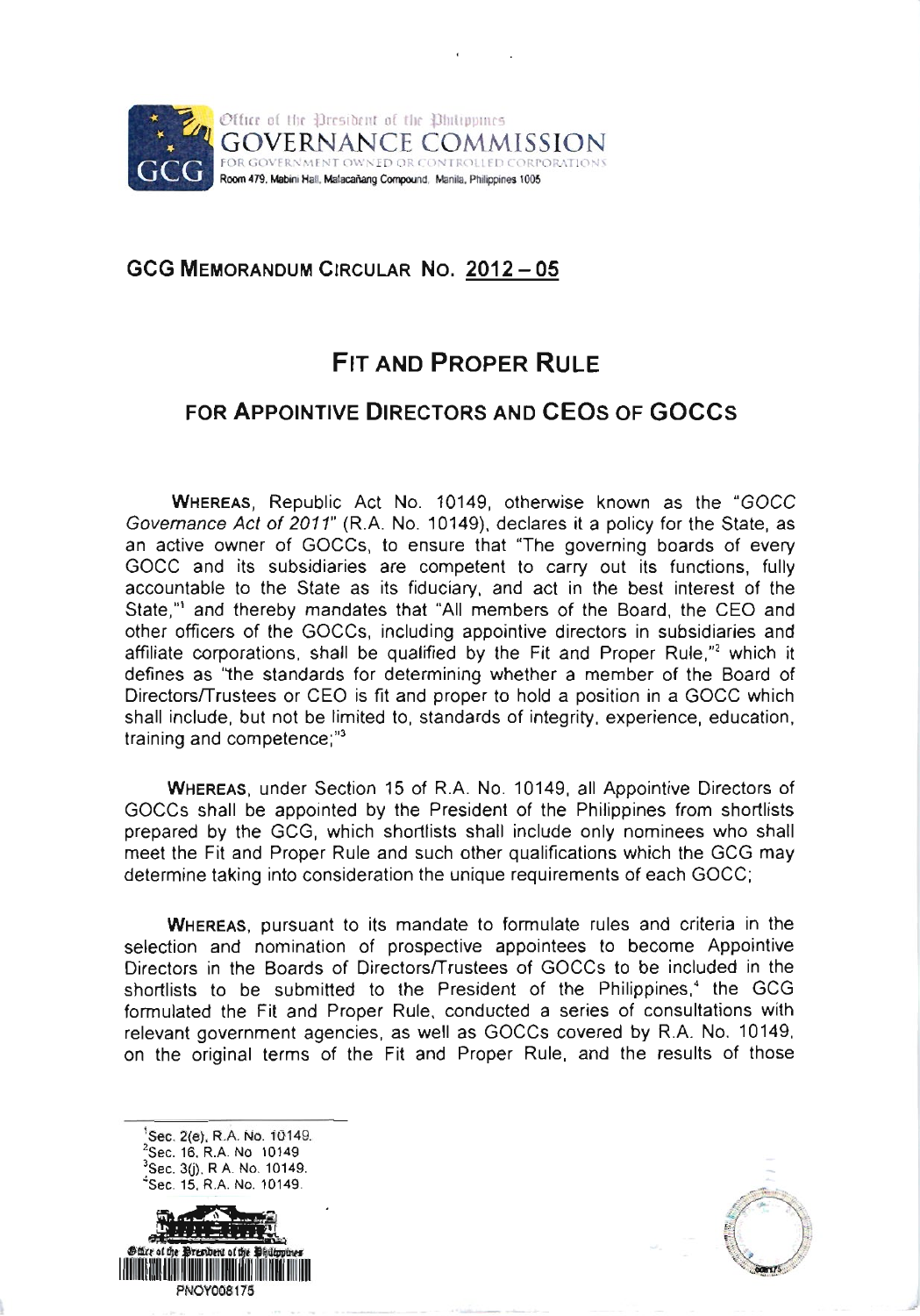consultations<sup>5</sup> have been reflected in the FIT AND PROPER RULE FOR APPOINTIVE DIRECTORS AND CEOS OF GOCCS ("Fit and Proper Rule") formally adopted by the GCG en banc at its meeting held on 26 April 2012 for formal submission to the President of the Philippines for His Excellency's approval as mandated under Section 16 of R.A. No. 10149;

WHEREAS, HIS EXCELLENCY, PRESIDENT BENIGNO S. AQUINO III, formally approved the Fit and Proper Rule on \_:

NOW, THEREFORE, the Commission hereby formally promulgates and implements the Fit and Proper Rule as follows:

#### t.

### NATURE AND CoVERAGE

**ARTICLE 1. Nature of the Rule. - The Fit and Proper Rule embodies the** standards, which shall include, but not be limited to, standards of integrity, experience, education, training and competence, contained in this Rule and those expressly provided for in the Charters of each GOCC, for determining whether an individual is qualified, fit and proper to be appointed to be a member of the Board of Directors/Trustees, and elected CEO of a GOCC, or whether an incumbent Appointive Director or CEO is qualified, fit and proper to be reappointed to, or to continue to hold such position in, a GOCC.6

ART. 2. Definition of Terms. - For purposes of this Rule, the following terms shall have the following meanings:

"Act" refers to Republic Act No. 10149, and officially named the "GOCC Govemance Act of 2011."

"Affiliate" refers to a corporation fifty percent (50%) or less of the outstanding capital stock of which is owned or controlled, directly or indirectly, by the GOCC.<sup>7</sup>

"Appointive Directors" ("Director") refers to: (1) in the case of Chartered GOCCS, all members of its Board of Directors/Trustees who are not ex officio members thereof; (2) in the case of Nonchartered GOCCs, the

 ${}^{6}$ Adopted from Sec. 3(j), R.A. No. 10149.<br><sup>7</sup>Sec. 3(a), R.A. No. 10149.





<sup>&</sup>lt;sup>5</sup> First Draft of the Rule was submitted for comments to all Supervising Agencies of GOCCs covered by R.A. No. 10149, and Service-Wide Agencies, such as OES, PMS, DBM, COA, OGCC, and BSP, and a seminar workshop was conducted on 13 March 2012 at the G Hotel along Roxas Blvd., Manila under the auspices of the Asian Development Bank (ADB).

The Second Draft was then circulated among the same Supervising and Service-Wide Agencies, and also to the Chairpersons and CEO of all GOCCs covered by R.A. No. 10149, who were thereafter invited to and sent representatives to joint sessions with the GCG held at the Social Hall of the Mabini Hall, Malacañang Complex, last 26 and 28 March 2012.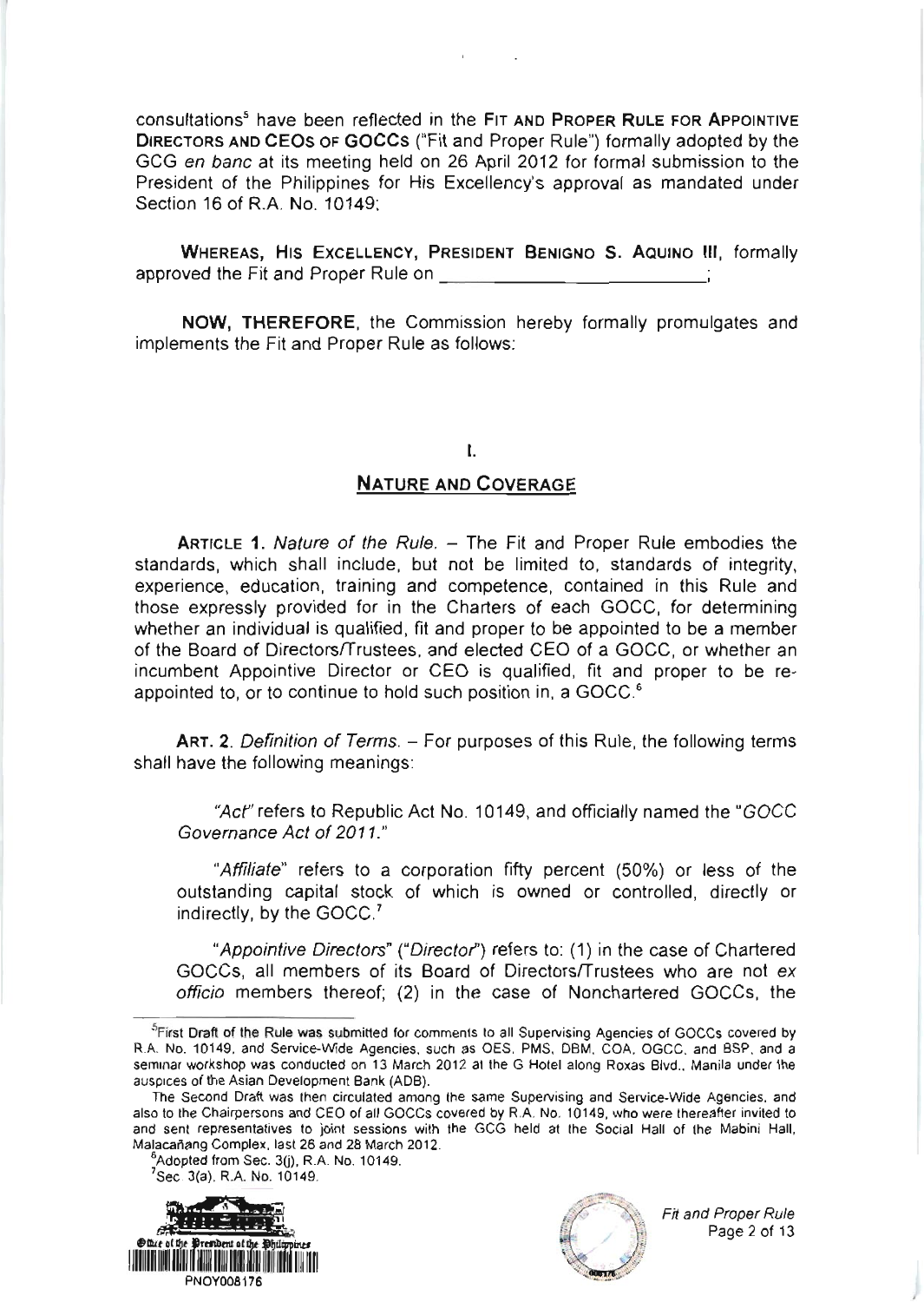members of its Board of Directors/Trustees whom the State nominates, or is entitled to nominate, to the extent of its percentage shareholdings in such GOCC; and (3) in the case of a Subsidiary or an Affiliate, members of its Board of Directors/Trustees whom the GOCC nominales, or is entitled to nominate, to the extent of its percentage shareholdings in such Subsidiary or Affiliate  $8$ 

"Articles of Incorporation" refers to the primary franchise of a Nonchartered GOCC that, once approved and registered with the Securities and Exchange Commission (SEC) by the issuance of the certificate of incorporation under its official seal, commences the existence of the GOCC as a separate juridical person with a right of succession and the powers, attributes and properties expressly authorized by law or incident to its existence.<sup>9</sup>

"Board of Directors/Trustees" or "Board" or "Governing Board" refer to the collegial body that exercises the corporate powers, conducts all business, and controls or holds all properties, of a GOCC, whether it be formally referred to as the "Board of Directors" or "Board of Trustees" or some other term in its Charter, Articles of Incorporation, or By-laws.<sup>10</sup>

"By-laws" refers to the basic instrument adopted by a Nonchartered GOCC and duly registered with the Securities and Exchange Commission (SEC) for its internal government, and to regulate the conduct and prescribe the rights and duties of its stockholders or members to the GOCC and among themselves in reference to the management of its affairs.<sup>11</sup>

"Charter" refers to the formal act of Congress creating a Chartered GOCC and defining its franchise.

"Chief Executive Officer" ("CEO") refers to the highest ranking corporate execulive who heads Management, who could be referred to as the President or the General Manager, Chairman or the Administrator of a GOCC."

"Govemment Agency'' reters to any of the various units of the Government of the Republic of the Philippines, including a department, bureau, office, instrumentality or GOCC, or a local government or a distinct unit therein.'3

"Govemment Financial lnstitutions" ("GFI') refer to financial institutions or corporations in which the government directly or indirectly owns majority of the capital stock, and which are either (1) registered with or directly supervised by the Bangko Sentral ng Pilipinas; or (2) collecting or transacting funds or contributions from the public and places them in financial instruments or assets,  $e.g.,$  deposits, loans, bonds and equity

<sup>s</sup>Adopted from Sec 3(b), R.A. No. 10149.<br><sup>9</sup>Adopted from Secs. 2 and 19, Corporation Code of the Philippines.

 $^{12}$ Sec. 3(g), R A, No. 10149.  $^{13}$ Sec. 3(k), R.A. No. 10149.





Fil and Proper Rule

<sup>&</sup>lt;sup>10</sup>Sec 3(c), R.A. No 10149.

<sup>&</sup>lt;sup>11</sup> Gokongwei, Jr v Secunties and Exchange Commission, 89 SCRA 336 (1979)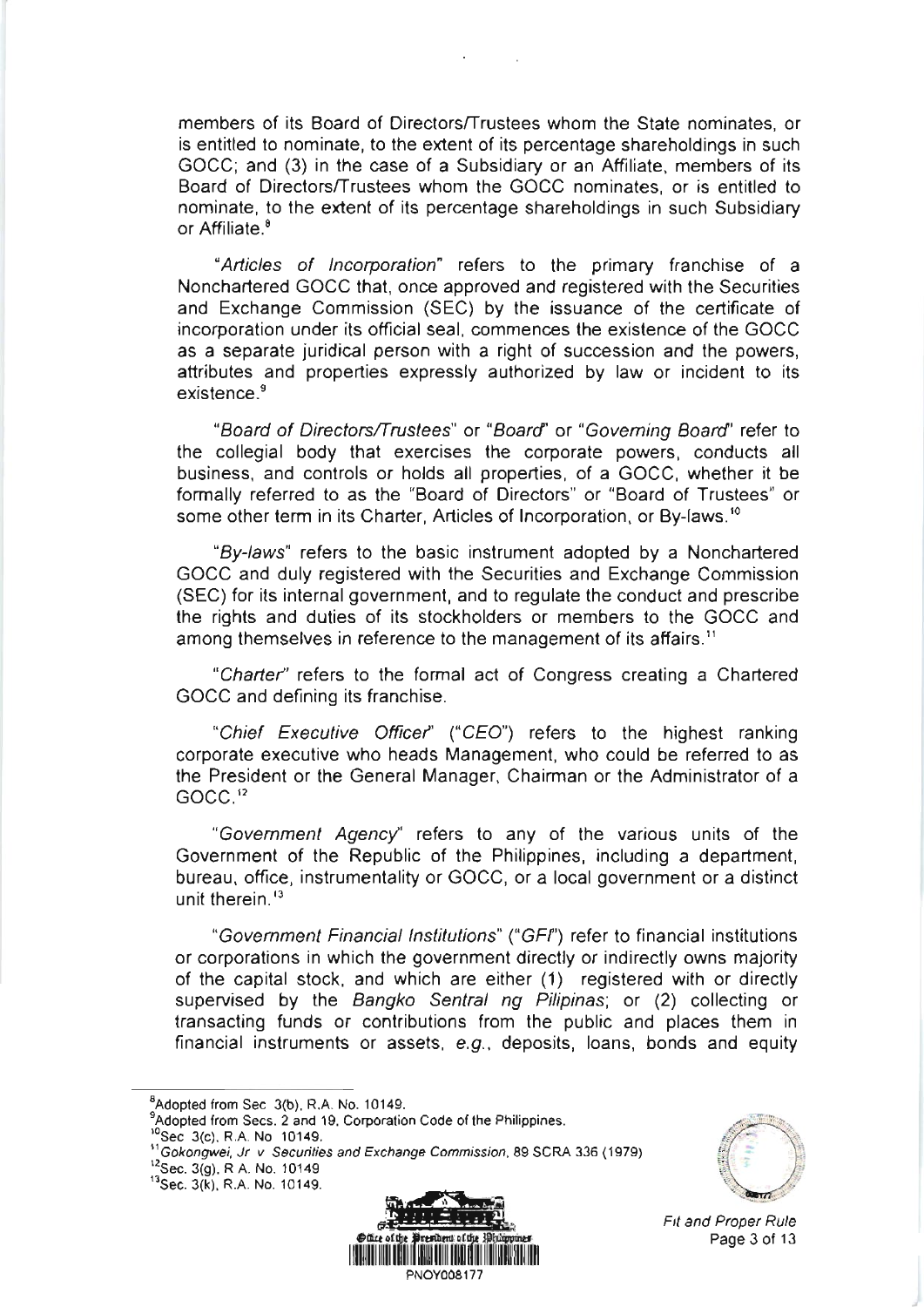including, but not limited to, the Government Service lnsurance System and the Social Security System.''

"Government Instrumentalities with Corporate Powers" ("GICP")/ Government Corporate Entities" ("GCE") refer to instrumentalities or agencies of the government, which are neither corporations nor agencies integrated within the departmental framework, but vested by law with special functions or jurisdiction, endowed with some if not all corporate powers, administering special funds, and enjoying operational autonomy, usually through a Charter.<sup>15</sup>

"Govemment-Owned or -Controlled Corporation" ("GOCC") refers to any agency organized as a stock or non-stock corporation, vested with functions relating to public needs whether governmental or proprietary in nature, and owned by the Government of the Republic of the Philippines directly or through its instrumentalities either wholly or, where applicable as in the case of stock corporations, to the extent of at least a majority of its outstanding capital stock: Provided, however. That for purposes of this Rule, the term "GOCC" shall include GICP/GCE and GFI as defined herein.'6

"Material Information" ("Material Fact") refers to information which a reasonable investor, stakeholder or Supervising Agency would consider important in determing whether: (1) to buy, sell, hold or otherwise transact with the securities issued by a GOCC; or (2) to the exercise with reasonable prudence voting rights related to securities held with such GOCC, or relating to corporate acts, contracts and transactions which would adversely affect the operations of the GOCC. ''

"Officers" refer to the executive officers of the GOCC as provided in its Charter or By-laws, such as the CEO, President, Administrator, General Manager, Vice President, Corporate Secretary, Compliance Otficer, Treasurer, Chief Financial Officer, Chief lnvestment Officer.'3

"Rule" refers to the Fit and Proper Rule embodied in this memorandum circular.

"Subsidiary" refers to a corporation where at least a majority of the outstanding capital stock is owned or controlled, directly or indirectly, through one or more intermediaries, by the GOCC.''

"Tem of Office" refers to the period for which Appointive Directors are legally entitled to hold their offices which under the Act is a period of one (1) year starting from 01 July of the year of their appointment and expires on 30 June of the following year.

 $^{17}$ Adopled from SRC Rule 3, Implementing Rules and Regulations to the Securities Regulation Code.  $^{18}$ Sec. 3(q), R A. No  $-10149$ 

 $^{19}$ Sec. 3(z), R.A. No. 10149.



Fit and Proper Rule Page 4 of 13

<sup>&</sup>lt;sup>14</sup>Sec. 3(m), R.A. No. 10149.

<sup>&</sup>lt;sup>15</sup>Sec. 3(n), R.A. No. 10149.<br><sup>16</sup>Sec. 3(o), R.A. No. 10149.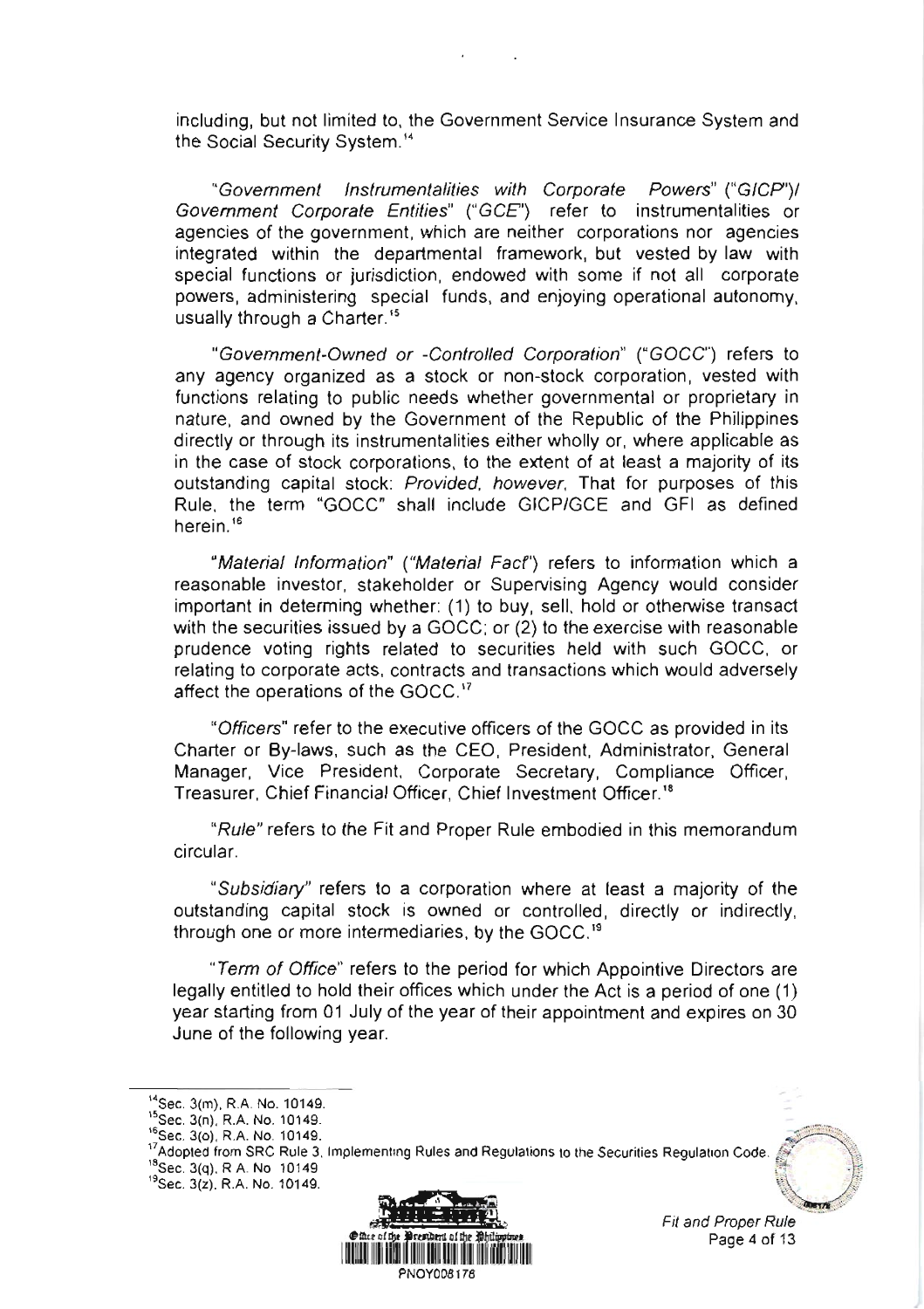2.1. Singular Term Include the Plural. - Unless otherwise indicated in this Rule, any reference to a singular, shall apply as well to the plural, and vice versa.

ART. 3. Coverage. - This Rule shall apply to:

- (a) All the Appointive Directors and the CEOs of GOCCs and Subsidiaries: and
- (b) All the Appointive Directors of Affiliates.

ART. 4. Certification of the Applicable Qualification and Disqualification Rules at the Start of Every Calendar Year. - Every GOCC and Subsidiary. through the Compliance Officer, or the Corporate Secretary if there is no Compliance Officer appointed, shall submit to the GCG within thirty (30) days from the start of each calendar year a certificate stating and attesting to the qualifications and disqualifications rules applicable to their Appointive Directors and CEO, as found in their Charter or By-laws and the provisions of laws, rules and regulations applicable to the particular GOCC.

### $II.$

### **QUALIFICATIONS**

ART. 5. Minimum Qualifications of Appointive Directors and CEOs. -Without prejudice to the qualifications set out in the Charter or By-laws of the GOCC, every Appointive Director and CEO, must:

- (a) Be a Filipino citizen;
- (b) Be at least thirty (30) years of age at the time of appointment to the Governing Board, except when the Charter or By-Laws requires a higher minimum age, which requirement shall prevail;
- (c) Be of good moral character, of unquestionable integrity, and of known probity;
- (d) Have a college degree, with at least five (5) years relevant work experience, except for a sectoral representative who only needs to be a bona fide member of the indicated sector or the association being represented as provided for in the Charter or By-laws;
- (e) Possess management skills and competence preferably relating to the operations of the GOCC to which he/she is appointed; and





**Fit and Proper Rule** Page 5 of 13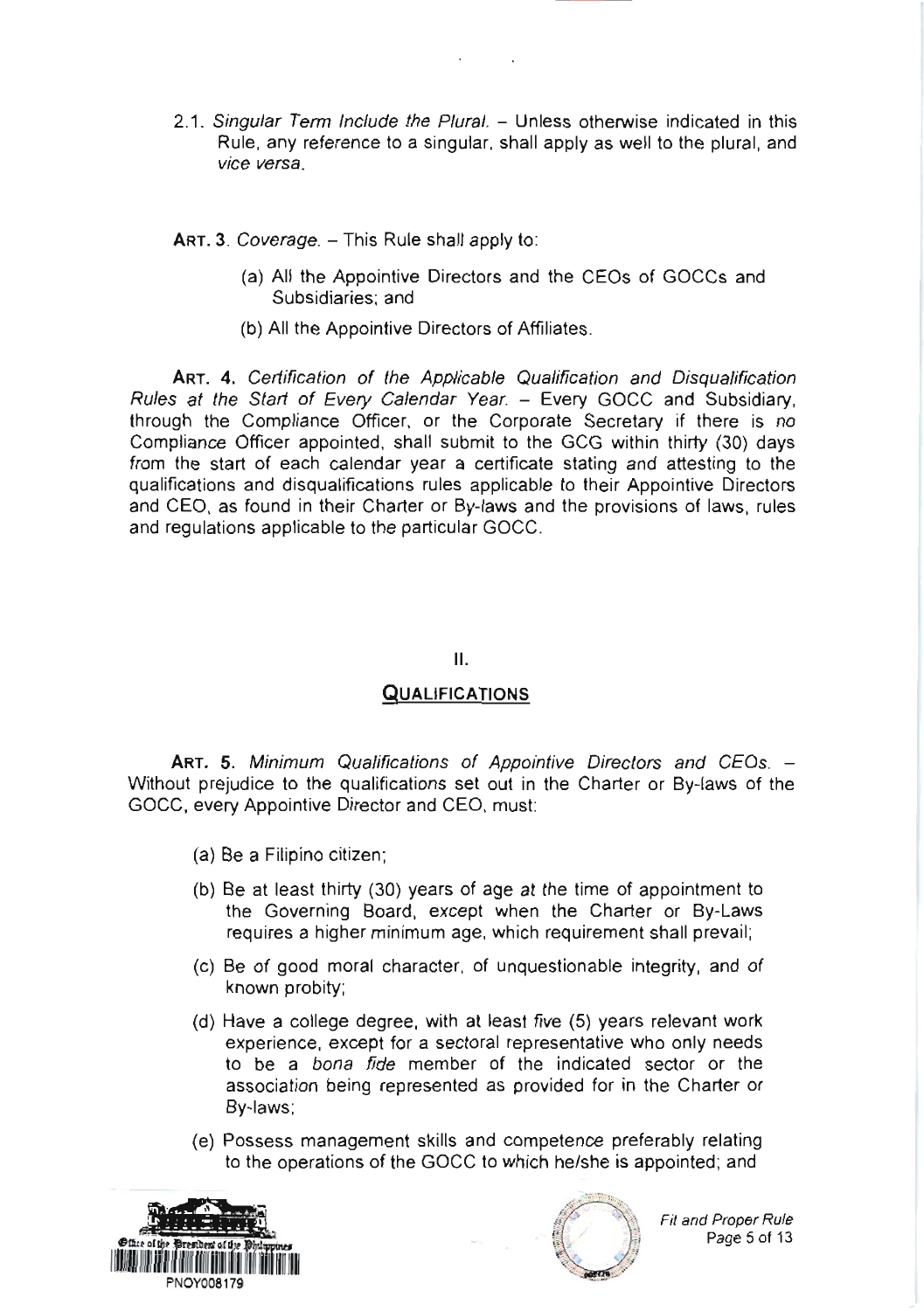(0 Have attended, or will attend within three (3) months from the date of appointment, a special seminar on public corporate governance for Directors conducted by the GCG or any individual or entity accredited by the GCG.

 $III.$ 

#### **DISQUALIFICATIONS**

ART. 6. Disqualifications of Appointive Directors and CEOs. - Without prejudice to specific provisions of law, rules and regulations of Supervising Agencies prescribing disqualifications for Appointive Directors, the following are the disqualification rules for Appointive Directors and CEOs:

- 6.1. Permanent Disqualification. The following individuals are permanently disqualified from appointment or re-appoinlment, or to continue holding the position of Appointive Oirector or CEO in any GOCC, as the case may be, thus:
	- (a) Persons who have been convicted by final judgment of a court or tribunal of:
		- (i) a crime or offense involving dishonesty or breach of trust such as, but not limited to, estafa, embezzlement, extortion, forgery, malversation, swindling, theft, robbery, falsification, or bribery; violation of the Bouncing Checks Law,<sup>20</sup> the Anti-Graft and Corrupt Practices Act,<sup>21</sup> prohibited acts and transactions under Section 7 of the Code of Conduct and Ethical Standards for Public Officials and Employees,<sup>22</sup> violation of banking laws, rules and regulations; Provided, however, that when the penalty imposed in the final judgment of conviction is censure or reprimand, the GCG shall determine from the terms of the judgment whether it shall constitute a ground for permanent or temporary disqualification;
		- (ii) a crime or offense where the sentence imposed is a term of imprisonment of at least six  $(6)$  years and one  $(1)$  day; or
		- (iii) a violation of the laws, rules and regulations particularly applicable to the sector under which the GOCC is classified, and in other related sectors;
	- (b) Persons who have been judicially declared insolvent, spendthrift or incapacitaled to contract;

 $^{22}$ Rep. Act No. 6713.





Fit and Proper Rule Page 6 of 13

<sup>&</sup>lt;sup>20</sup>Batas Pambansa Blng 22

 $21$ Rep. Act No. 3019, as amended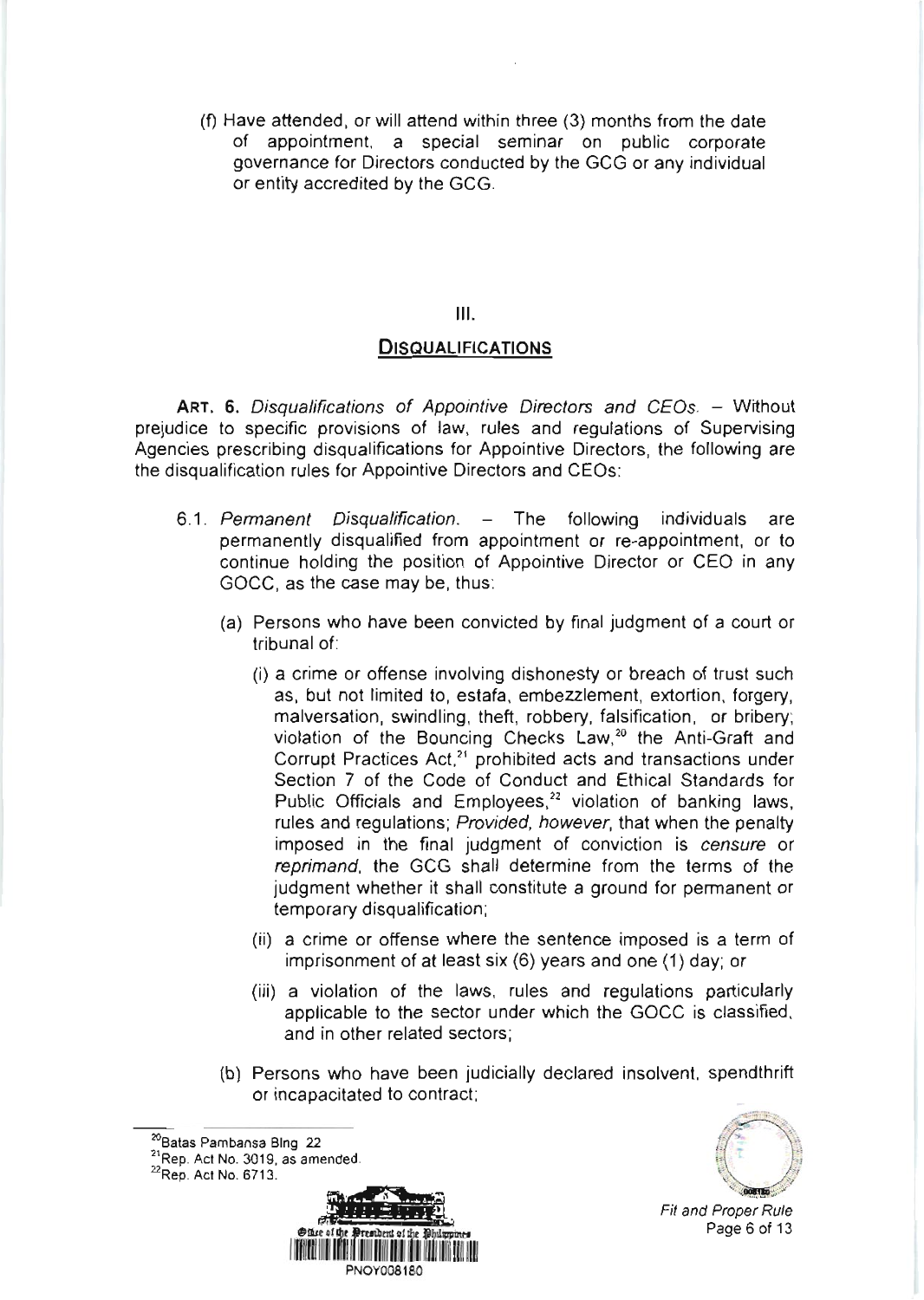- (c) Directors, CEOS and Officers of GOCCS who have been:
	- (i) found by a competent administrative body as administratively liable for violation of laws, rules and regulations particularly applicable to the sector of the GOCC concerned, as well as those covered by relaied sectors, and where a penalty of removal from office is imposed, which finding of the administrative body has become final and executory;
	- (ii) determined by the Commission on Audit (COA) pursuant to a Notice of Disallowance which has become final and executory, to have, by virtue of their office, acquired or received a benefit or profit, of whatever kind or nature including, but not limited to, the acquisition of shares in corporations where the GOCC has an interest, using the rights, options or properties of the GOCC for their own benefit, receiving commission on contracts from the GOCC'S assets, or taking advantage of corporate opportunities of the  $GOCC<sub>1</sub><sup>23</sup>$  or
	- (iii) found to be culpable for a GOCC'S insolvency, closure, or ceasure of operations, as determined by the GCG in consultation with the appropriate Government Agency;
- (d) Directors and Officers of private corporations, or any person found by the GCG in consultation with the appropriate Government Agency, to be unfit for the position of Appointive Director because they were found administratively liable by such Government Agency for:
	- (i) a violation of laws, rules and regulations relevant to the sector of the GOCC concerned, as well as in related sectors; or
	- (ii) any offense/violation involving dishonesty or breach of trust;

and which finding of such Government Agency has become final and executory.

- 6.2. Temporary Disqualification. The following individuals are temporarily disqualified from appointment or re-appointment, or to continue holding the position of Appointive Director or CEO in any GOCC, as the case may be, thus:
	- (a) Persons who refused or failed to fully disclose the extent of their business interest or any Material lnformation to the GCG, the appropriate Government Agency or the GOCC concerned, when required pursuant to the requirements of the Securities Regulation Code, $24$  the Corporation Code of the Philippines, $25$  or any other relevant provision of law, as well as when required by a circular, memorandum, rule or regulation, applicable to such institutions;

 $\frac{^{23}$ Adopted from Section 19, R.A. No. 10149.<br><sup>24</sup>Rep. Act No. 8799.

<sup>&</sup>lt;sup>25</sup> Batas Pambansa Blng. 25.





Fit and Proper Rule Page 7 of 13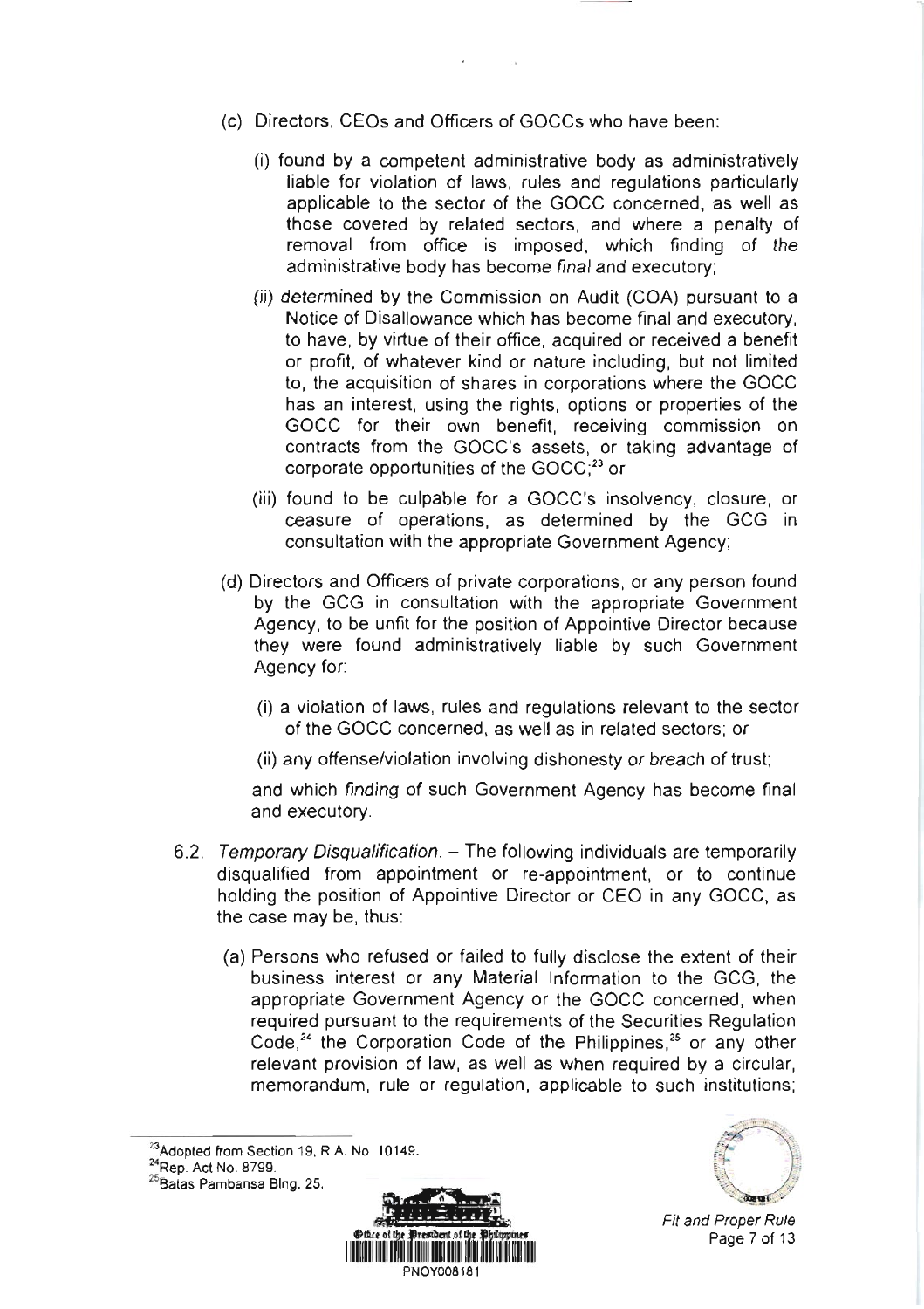and such disqualification shall be in effect as long as the refusal or failure persists;

- (b) Appointive Directors who have been absent or who have not participated for whatever reason in more than fifty percent (50%) of all meetings, both regular and special, of the Board during the immediately preceding semester, or who failed to attend for whatever reasons at least twenty-five percent (25%) of all board meetings in any year, Provided, however, that such temporary disqualification applies only for purposes of the immediately succeeding appointment process for a new Term of Office;
- (c) Persons who are delinquent in the payment of their obligations as defined hereunder:
	- (c-1) Delinquency in the payment of obligations means the failure to pay according to the terms of the contracted obligation with a GOCC, Subsidiary or Affiliate or with a private corporation, within at least sixty (60) days from formal demand.
	- (c-2) Obligations shall include all borrowings obtained by:
		- (i) A Director or Officer for his/her own account or as the representative or agent of others or where he/she acts as a guarantor, endorser or surety for loans from such institutions:
		- (ii) The spouse or child under the parental authority of the Director or Officer:
		- (iii) Any person whose borrowings or loan proceeds were credited to the account of. or used for the benefit of a Director or Officer;
		- (iv) A partnership in which a Director or Offlcer, or his/her spouse, is the managing partner or a general partner owning a controlling interest in the partnership; and
		- (v) A corporation, association or firm wholly-owned or majority of the capital of which is owned, by any or a group of persons mentioned in the foregoing ltems (i),  $(ii)$  and  $(iv)$ .
	- (c-3) Such temporary disqualification shall be in effect as long as the delinquency persists.
- (d) Persons who have been convicted in the first instance by a court for:
	- (i) any ofiense involving dishonesty or breach of trust such as, but not limited to, estafa, embezzlement, extortion, forgery, malversation, swindling, theft, robbery, falsification, or bribery;





Fit and Proper Rule Page 8 of 13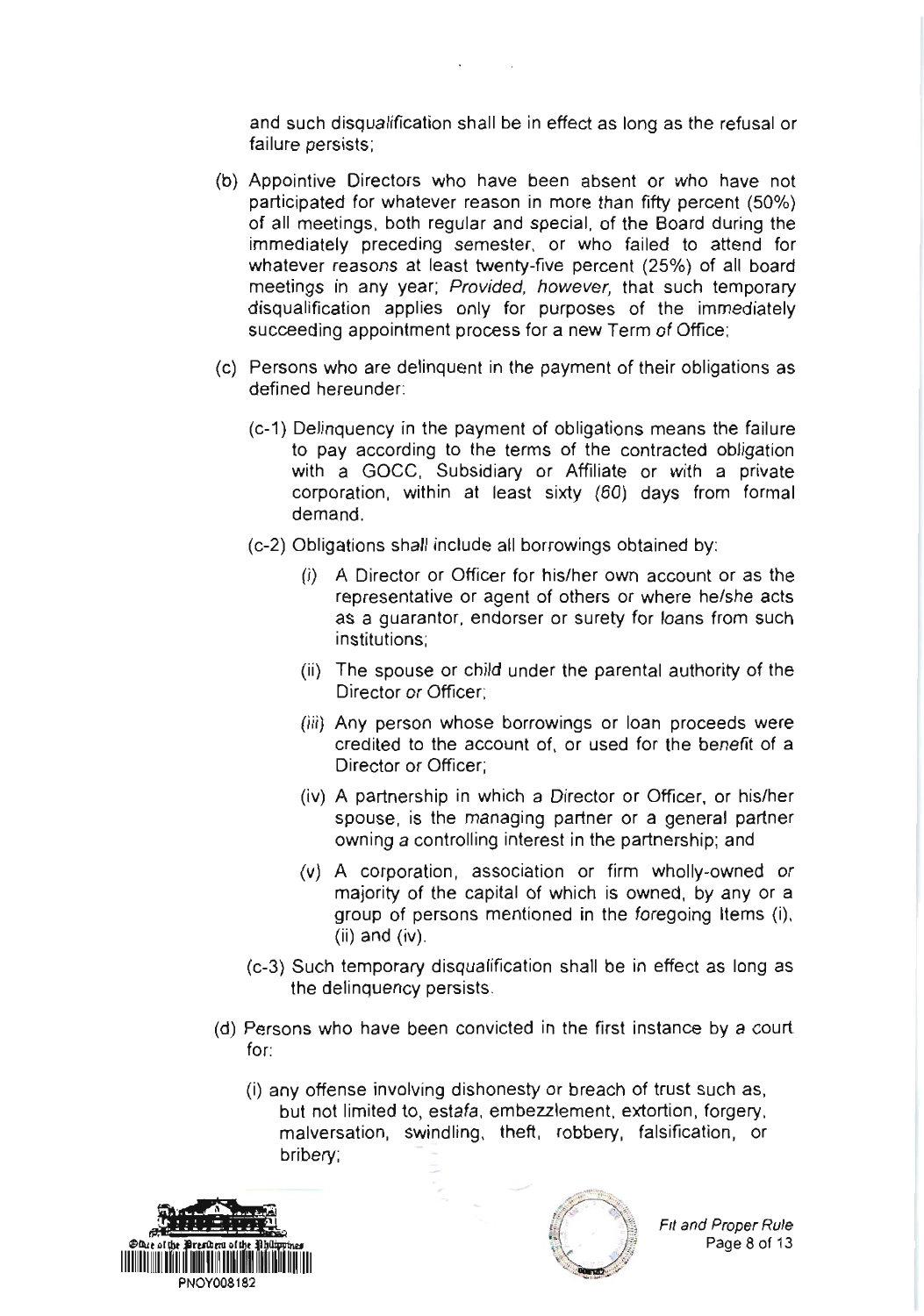- (ii) a violation of the Bouncing Checks Law, $^{26}$  the Anti-Graft and Corrupt Practices Act,<sup>27</sup> prohibited acts and transactions under Section 7 of the Code of Conduct and Ethical Standards for Public Officials and Employees;<sup>28</sup>
- (iii) a violation of banking laws, rules and regulations; or
- (iv) an offense where the penalty imposed is to serve a maximum term of imprisonment of more than six (6) years;

but whose conviction has not yet become final and executory; Provided, however, that such temporary disqualification shall automatically cease upon receipt by the GCG of a certifled true copy of a judgment amounting to an acquittal;

- (e) Directors and Officers of private corporations which have been officially declared insolvent, dissolved or closed, pending their clearance by the GCG in consultation with the appropriate Government Agency;
- (f) Directors disqualified for failure to observe/discharge their duties and responsibilities prescribed under the Ownership and Operations Manual Governing the GOCC Sector, the Code of Corporate Governance for GOCCS, their respective manuals of corporate governance adopted by the GOCCS, or existing rules and regulations of the GCG; and such temporary disqualification applies until the lapse of the specific period of disqualification or upon approval by the GCG of such Directors' appointment/ reappointment;
- (g) Directors who failed to attend within three (3) months from their appointment and assumption of office the public corporate governance seminar for Directors conducted by the GCG or any individual/entity accredited by the GCG; Provided, however, that such disqualification shall cease when the Director concerned has submitted to the GOCC an official certification that he/she has attended such seminar:
- (h) Persons dismissed/terminated from employment for just cause; Provided, however, that such temporary disqualification will cease when they have cleared themselves of involvement in the alleged irregularity;
- (i) Persons who are under preventive suspension, whether it be in the government service or in private sector service; Provided, however, that GCG shall determine from the cause for the preventive suspension whether it shall constitute a ground for temporary disqualification;

<sup>36</sup> Batas Pambansa Blng. 22  $^{27}$ Rep. Act No. 3019, as amended.<br> $^{28}$ Rep. Act No. 6713.





Fit and Proper Rule Page 9 of 13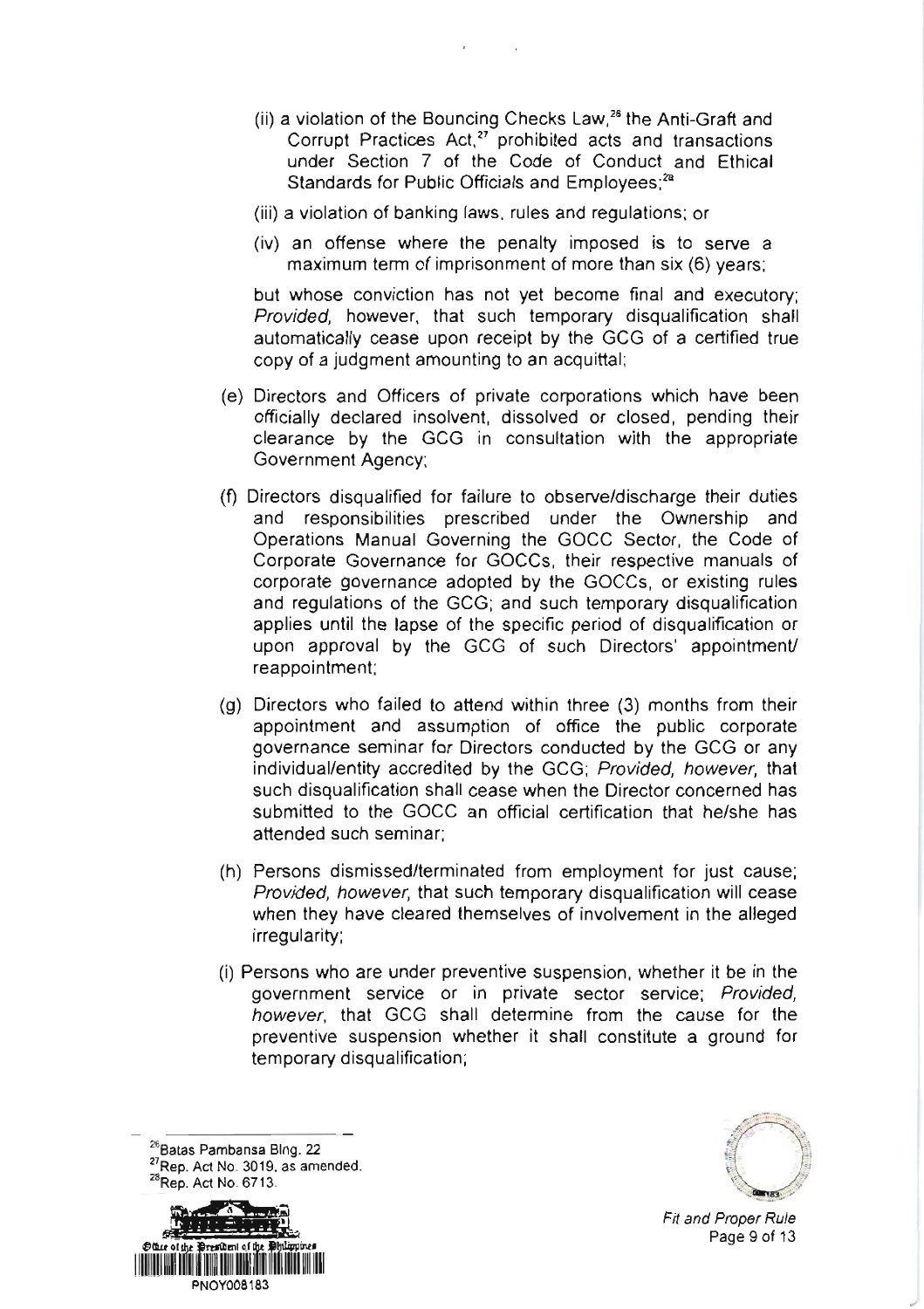- (j) Persons with derogatory records as certified by, or on the official files of, the Judiciary, the National Bureau of Investigation (NBI). the Philippine National Police (PNP), the Ombudsman, quasijudicial bodies, other government agencies, international police, monetary authorities and similar agencies or authorities of foreign countries, for irregularities or violations of any law, rules and regulations that would adversely affect the integrity of the Director. CEO or Officer, or the ability to effectively discharge his/her duties, and this disqualification applies until they have cleared themselves of the alleged irregularities/violations, or after a lapse of five (5) years from the time the complaint, which was the basis of the derogatory record, was initiated;<sup>29</sup> Provided, however, that GCG shall determine from the nature of the derogatory record whether it shall constitute a ground for temporary disqualification;
- (k) Directors and Officers of private corporations or GOCCs found by the appropriate Government Agency as administratively liable for violation of laws, rules and regulations relevant to the sector of the GOCC, as well as in related sectors, where a penalty of suspension from office or fine is imposed, regardless whether the finding of the appropriate Government Agency is final and executory or pending appeal before the appellate court, unless execution or enforcement thereof is restrained by the court; and such disqualification shall be in effect during the period of suspension or so long as the fine is not fully paid; or
- (1) Persons with conflict of interest as defined under the Code of Conduct and Ethical Standards for Public Officials and Employees,<sup>30</sup> and its Implementing Rules and Regulations;<sup>31</sup> and this disqualification applies until the conflict of interest is resolved.

Section 2. (a) When a conflict of interest arises, the official or employee involved shall resign from his position in any private business enterprise within thirty (30) days from his assumption of office and/or divest himself of his share-holdings interest within sixty (60) days from such assumption. For those who are already in the service, and conflict of interest arises, the officer or employee must resign from his position in the private business enterprise and/or divest himself of his shareholdings or interest within the periods





<sup>&</sup>lt;sup>29</sup>Adopted from Section (E)(B)(1), IC Circular 31-2005.

<sup>&</sup>lt;sup>30</sup>Rep. Act No. 6713.

<sup>&</sup>lt;sup>31</sup>See Rule IX - Conflict of Interest and Divestment of the Rules Implementing the Code of Conduct and Ethical Standards for Public Officials and Employees:

Section 1 (a) An official or employee shall avoid conflict of interest at all times.

<sup>(</sup>b) Conflict of Interest occurs:

<sup>(1)</sup> When the official or employee is:

a) a substantial stockholder; or

b) a member of the Board of Directors, or

c) an officer of the corporation; or

d) an owner or has substantial interest in a business; or

e) a partner in a partnership; and

<sup>(2)</sup> The interest of such corporation or business, or his rights or duties therein, are opposed to or affected by the faithful performance of official duty.

<sup>(</sup>c) A substantial stockholder is any person who owns, directly or indirectly, shares of stock sufficient to elect a director of a corporation. This term shall also apply to the parties to a voting trust.

<sup>(</sup>d) A voting trust means an agreement in writing between one or more stockholders of a stock corporation for the purpose of conferring upon a trustee or trustees the right to vote and the other rights pertaining the shares for certain periods and subject to such other conditions provided for in the Corporation Law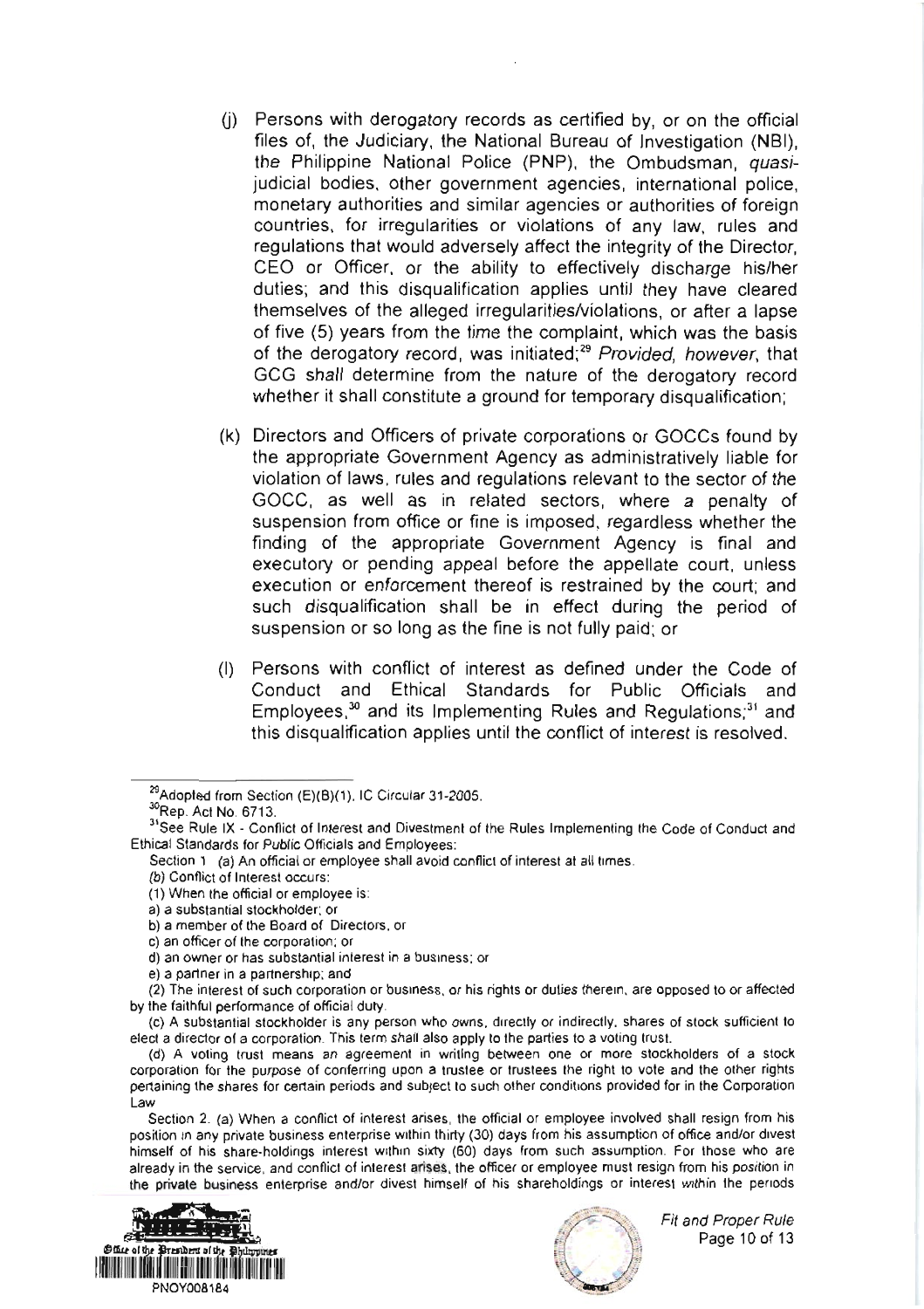### **HIGHEST STANDARDS PRINCIPLE**

ART. 7. The foregoing qualification and disqualification rules for Appointive Directors and CEOS shall be in addition to those prescribed or imposed under other existing applicable laws and regulations, particularly with respect to the following industries:

- 7.1. For GOCCs under the jurisdiction of the Bangko Sentral ng Pilipinas (BSP), the qualifications prescribed or the disqualifications imposed under the General Banking Law of 2000.<sup>32</sup> and those prescribed or imposed by the BSP in the Manual of Regulations for Banks (MoRB), and amending or supplementing circulars, shall also apply.
- 7.2. For GOCCS under the jurisdiction of the lnsurance Commission (lC), the qualifications prescribed or disqualifications imposed by lC in the Code of Corporate Governance Principles and Leading Practices,<sup>33</sup> and amending or supplementing circulars, shall also apply.
- 7.3. For GOCCS which are public companies or listed companies covered by the Securities Regulation Code,  $34$  the qualifications prescribed or disqualifications imposed therein, those prescribed by the Securities and Exchange Commission (SEC) under its Revised Code of Corporate Governance,\* those prescribed by the Philippine Stock Exchange (PSE) for listed companies, and amending or supplementing circulars, shall also apply.

#### V.

### PRINCIPLES AND EFFECTS

ART. 8. Possession of Qualifications and Non-Possession of Disqualifications.  $-$  The possession of all of the qualifications and the nonpossession of any of the disqualifications under this Rule shall be a continuing requirement for an Appointive Director and CEO during the entire Term of Office and tenure in the Board.

<sup>33</sup>IC Circular No. 31–2005, dated 26 September 2005.<br><sup>34</sup>Rep. Act No. 8799.

35SEC Memorandum Circular No 06, series of 2009.





Fit and Proper Rule Page 11 of 13

herein-above provided, reckoned from the date when the conflict of interest had arisen. The same rule shall

apply where the public official or employee is a partner in a partnership.<br>(b) If the conditions in Section 1 (b) concur, divestment shall be mandatory for any official or employee even if he has resigned from his position in any private business enterprise.

<sup>(</sup>c) Divestment shall be to a person or persons other than his spouse and relatives within the fourth civil degree of consanguinity or affinity.

<sup>(</sup>d) The requirements for divestment shall not apply to those specifically authorized by law and those who served the government in an honorary capacity nor to laborers and casual or temporary workers.<br><sup>32</sup>Rep. Act No. 8791.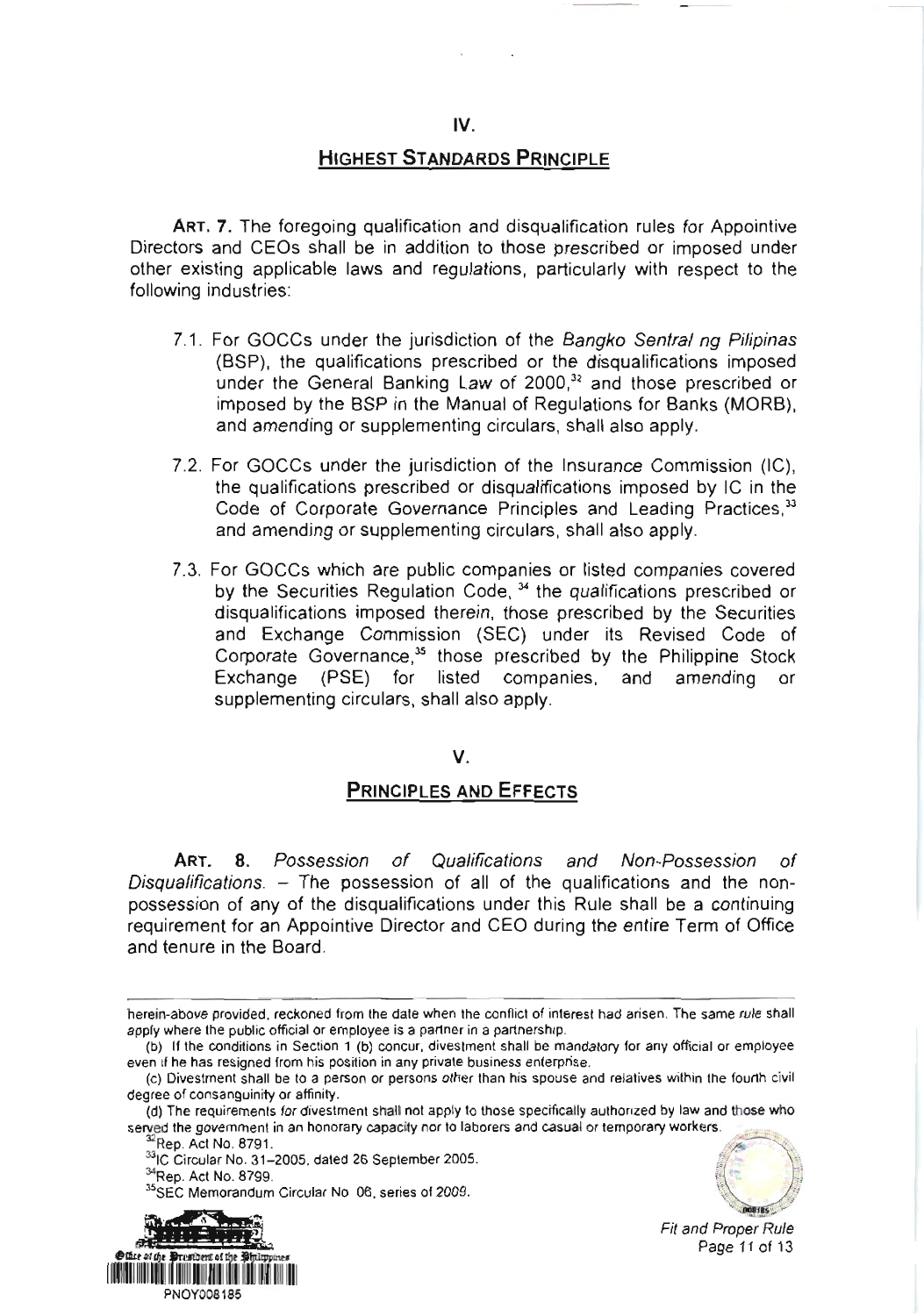ART. 9. Effect of Non-Possession of Qualifications and/or Possession of Disqualifidation.  $-$  A prospective appointee who does not possess all the qualifications and/or has any of the disqualifications provided for in this Rule shall not be included in the shortlist to be submitted to the President. ln the same manner, an incumbent Appointive Director who no longer has all the qualifications and/or has incurred any of the disqualifications provided in this Rule shall not be qualified for re-appointment.

- 9.1 . An Appointive Director, prior to assuming the position to which he/she was appointed, shall submit to the Compliance Officer, or Corporate Secretary if no Compliance Officer has been appointed, a sworn certification that he/she possesses all the qualifications and none of the disqualifications pertaining to the position as found in the Charter or By-laws, the provisions of laws, rules and regulations applicable to the GOCC, and as provided for in this Rule.
- 9.2. Subject to the requirements of due process, an Appointive Director or CEO who has been appointed/elected but in fact did not possess all the requisite qualifications and/or has any of the disqualifications at the time of his/her appointment/election, shall be recommended by the GCG for removal from office for cause to the President, in case of the Appointive Director, and to the Governing Board, in the case of a CEO, even if he/she assumed the position to which he/she was elected or appointed.
- 9.3. Subject to the requirements of due process, an incumbent Appointive Director or CEO who no longer possesses all the qualifications and/or has incurred any of the disqualiflcations during his/her tenure, shall be recommended by the GCG for removal for cause to the President of the Philippines, in the case of an Appointive Director, and to the Governing Board, in the case of the CEO.

Art. 10. Certification Upon Assumption Into Office by Appointive Directors and CEO. - Every GOCC, through its Compliance Officer, or the Corporate Secretary if no Compliance Officer has been appointed, shall provide the GCG the sworn certifications submitted by each of the Appointive Directors and CEO that he/she possesses all the qualifications and none of the disqualifications pertaining to their positions as found in the charter or by-laws, the provisions of laws, rules and regulations applicable to the GOCC, and provided for in the Fit and Proper Rule within thirty (30) days after the assumption into office of the Appointive Directors and CEO for each new Term of Office.